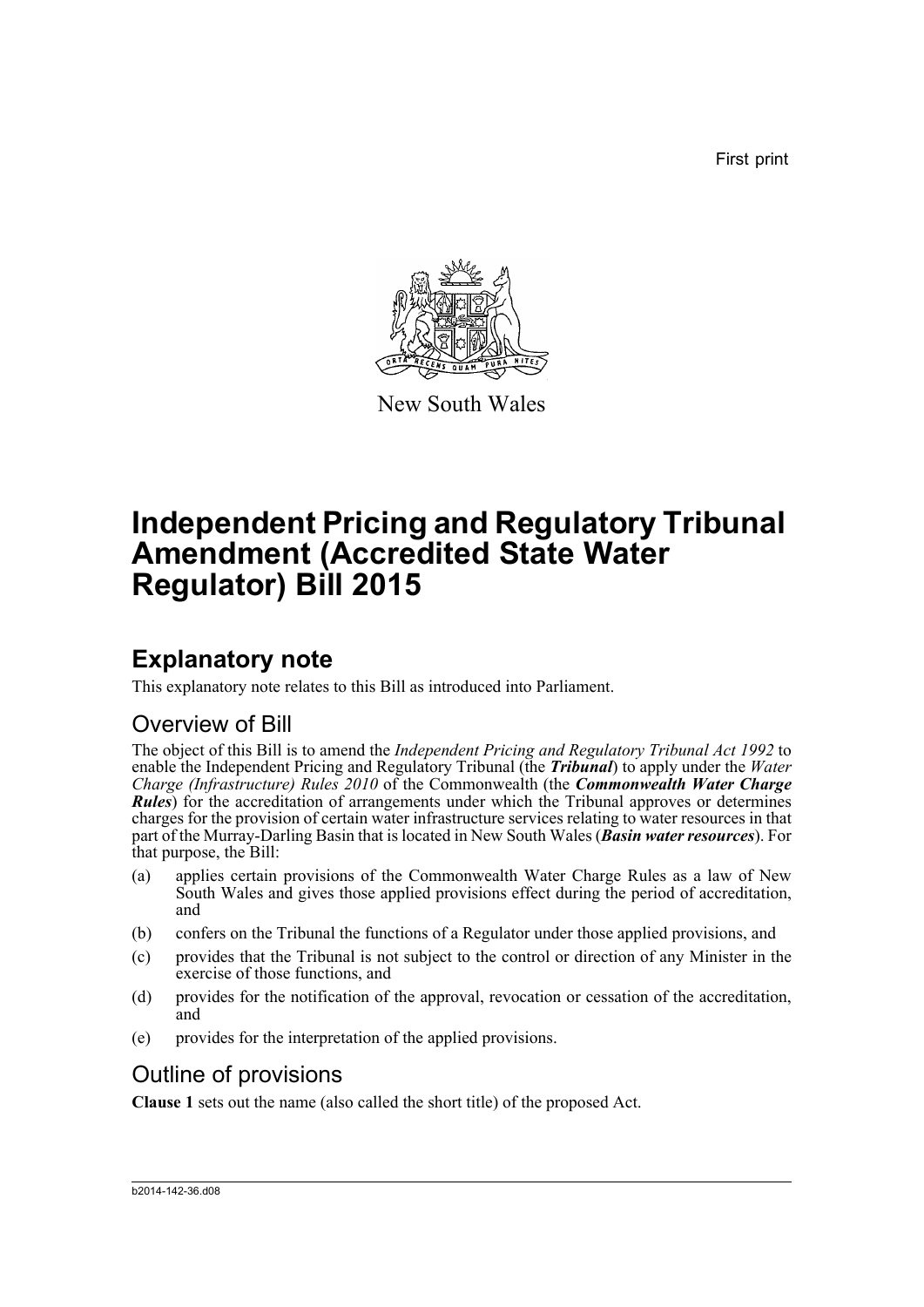**Clause 2** provides for the commencement of the proposed Act on the date of assent to the proposed Act.

### **Schedule 1 Amendment of Independent Pricing and Regulatory Tribunal Act 1992 No 39**

**Schedule 1 [1]** inserts Part 3B (proposed sections 24AE–24AL) into the *Independent Pricing and Regulatory Tribunal Act 1992* which contains the following provisions:

#### **Part 3B Approval or determination of Murray-Darling Basin water charges**

**Proposed section 24AE** defines expressions used in the proposed Part.

**Proposed section 24AF** applies the *Acts Interpretation Act 1901* of the Commonwealth (the *Commonwealth Interpretation Act*) as a law of New South Wales in relation to the provisions of the Commonwealth Water Charge Rules applied by proposed section 24AG (the *applied provisions*). The application of that Act to the Commonwealth Water Charge Rules is limited by section 5 of the *Water Act 2007* of the Commonwealth (the *Commonwealth Water Act*). Accordingly, the proposed section provides that the Commonwealth Interpretation Act applies to the applied provisions only to the extent to which it applies to the Commonwealth Water Charge Rules. The proposed section also provides that expressions used in the applied provisions have the same meaning as in the Commonwealth Water Act and are to be read and construed subject to that Act and so as not to exceed its rule-making power. The *Interpretation Act 1987* of New South Wales does not apply in relation to the applied provisions.

**Proposed sections 24AG, 24AH, 24AI and 24AK** provide for various matters that are preconditions (as set out in Schedule 5 to the Commonwealth Water Charge Rules) to the approval of an application for accreditation of arrangements. **Proposed section 24AG** applies the Commonwealth provisions as a law of New South Wales. **Proposed section 24AH** confers on the Tribunal all the functions of a Regulator under the applied provisions, which include the power to approve or determine charges for the provision of certain water infrastructure services relating to Basin water resources. **Proposed section 24AI** provides that the applied provisions have effect only during the period of the accreditation of arrangements. **Proposed section 24AK** provides that the Tribunal is not subject to Ministerial control or direction in the exercise of its functions under the applied provisions.

**Proposed section 24AJ** enables the Tribunal to apply to the Australian Competition and Consumer Commission for the accreditation of arrangements under which the Tribunal approves or determines charges for the provision of certain water infrastructure services relating to Basin water resources.

**Proposed section 24AL** provides for public notification by the Tribunal of the approval of an application for accreditation of arrangements or the revocation or cessation of such an accreditation.

**Schedule 1 [2]** makes it clear that the Tribunal is not required under the *Independent Pricing and Regulatory Tribunal Act 1992* to conduct investigations and make reports to the Minister on the determination of the pricing for, or a periodic review of pricing policies in respect of, certain water infrastructure services provided by Water NSW in relation to Basin water resources.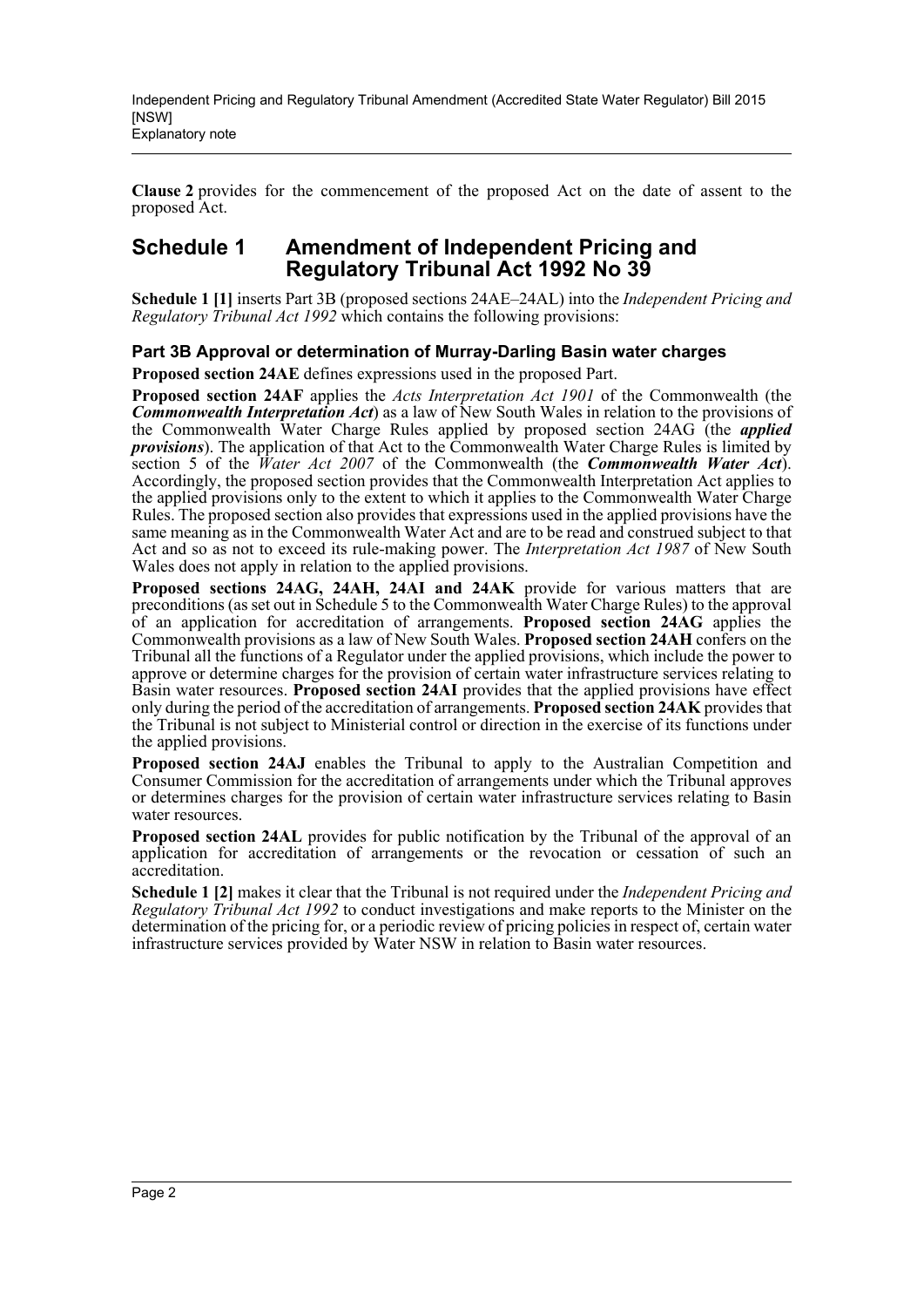First print



New South Wales

# **Independent Pricing and Regulatory Tribunal Amendment (Accredited State Water Regulator) Bill 2015**

## **Contents**

|            |                                                                            | Page |
|------------|----------------------------------------------------------------------------|------|
|            | Name of Act                                                                | -2.  |
|            | Commencement                                                               | 2    |
| Schedule 1 | Amendment of Independent Pricing and Regulatory<br>Tribunal Act 1992 No 39 |      |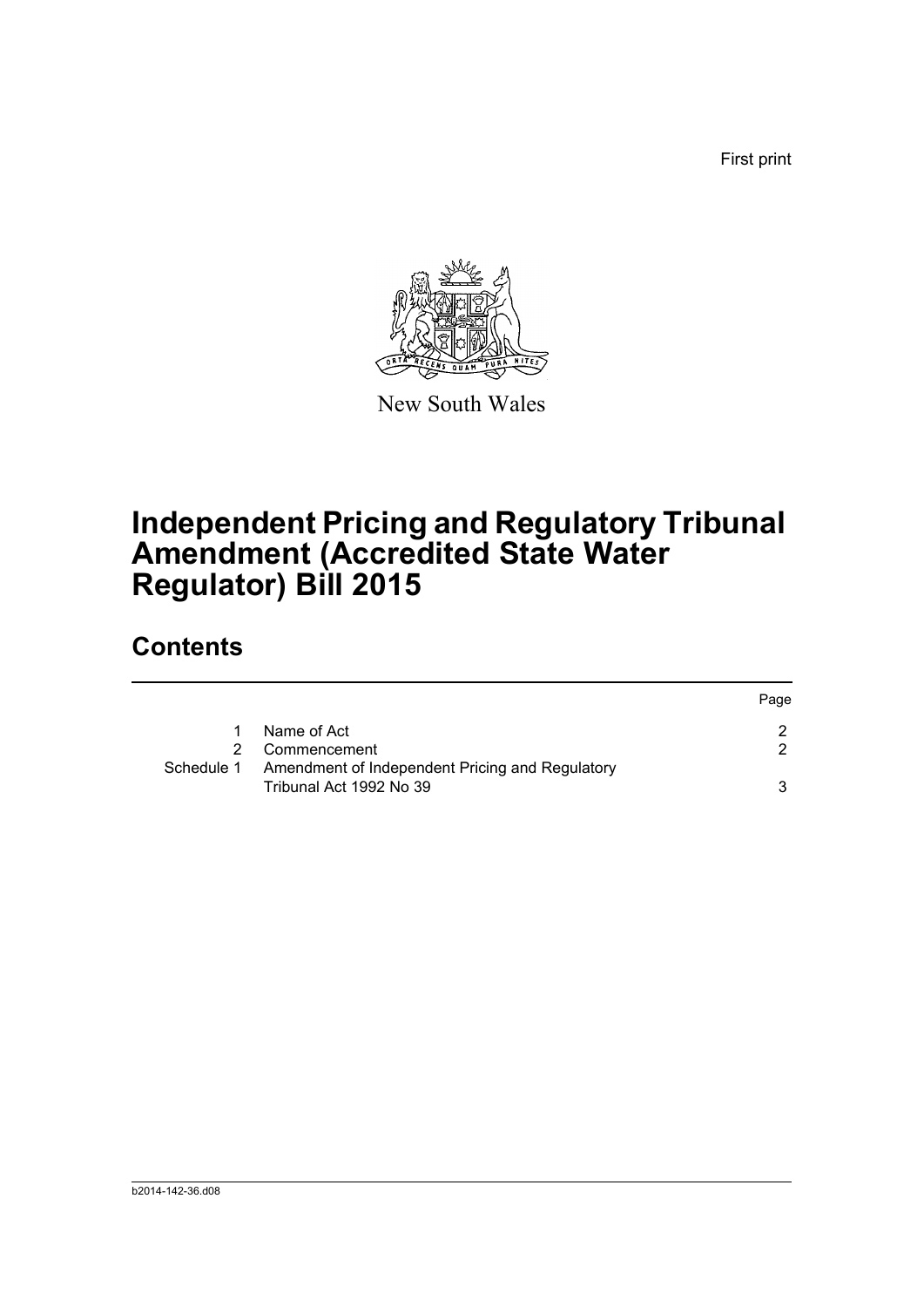

New South Wales

## **Independent Pricing and Regulatory Tribunal Amendment (Accredited State Water Regulator) Bill 2015**

No , 2015

#### **A Bill for**

An Act to amend the *Independent Pricing and Regulatory Tribunal Act 1992* to enable the Tribunal to approve or determine charges for the provision of certain water infrastructure services in the Murray-Darling Basin.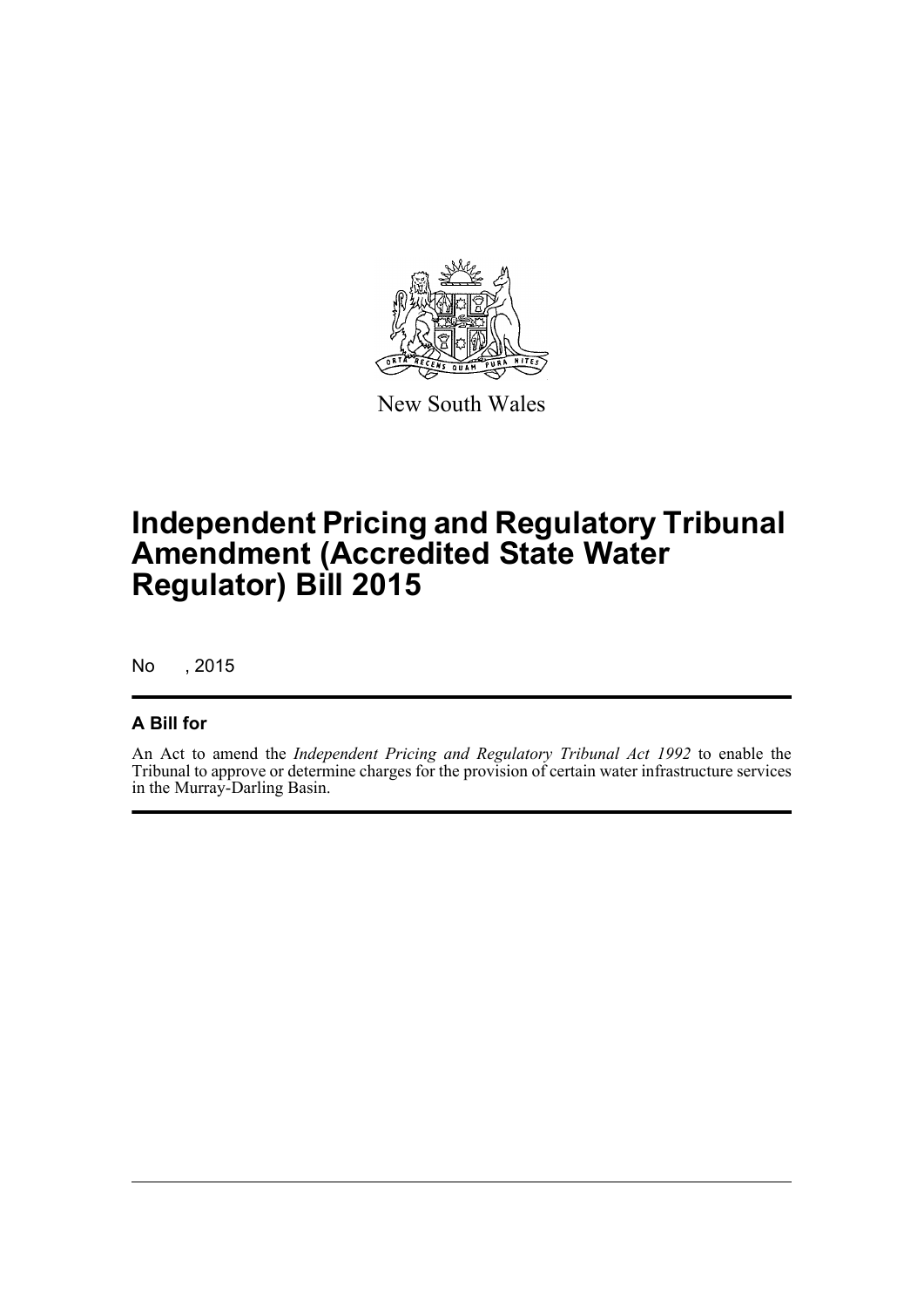Independent Pricing and Regulatory Tribunal Amendment (Accredited State Water Regulator) Bill 2015 [NSW]

<span id="page-4-1"></span><span id="page-4-0"></span>

| The Legislature of New South Wales enacts:                                                                                   |                |
|------------------------------------------------------------------------------------------------------------------------------|----------------|
| Name of Act                                                                                                                  | $\overline{2}$ |
| This Act is the <i>Independent Pricing and Regulatory Tribunal Amendment</i><br>(Accredited State Water Regulator) Act 2015. | 3<br>4         |
| Commencement                                                                                                                 | 5              |
| This Act commences on the date of assent to this Act.                                                                        | 6              |
|                                                                                                                              |                |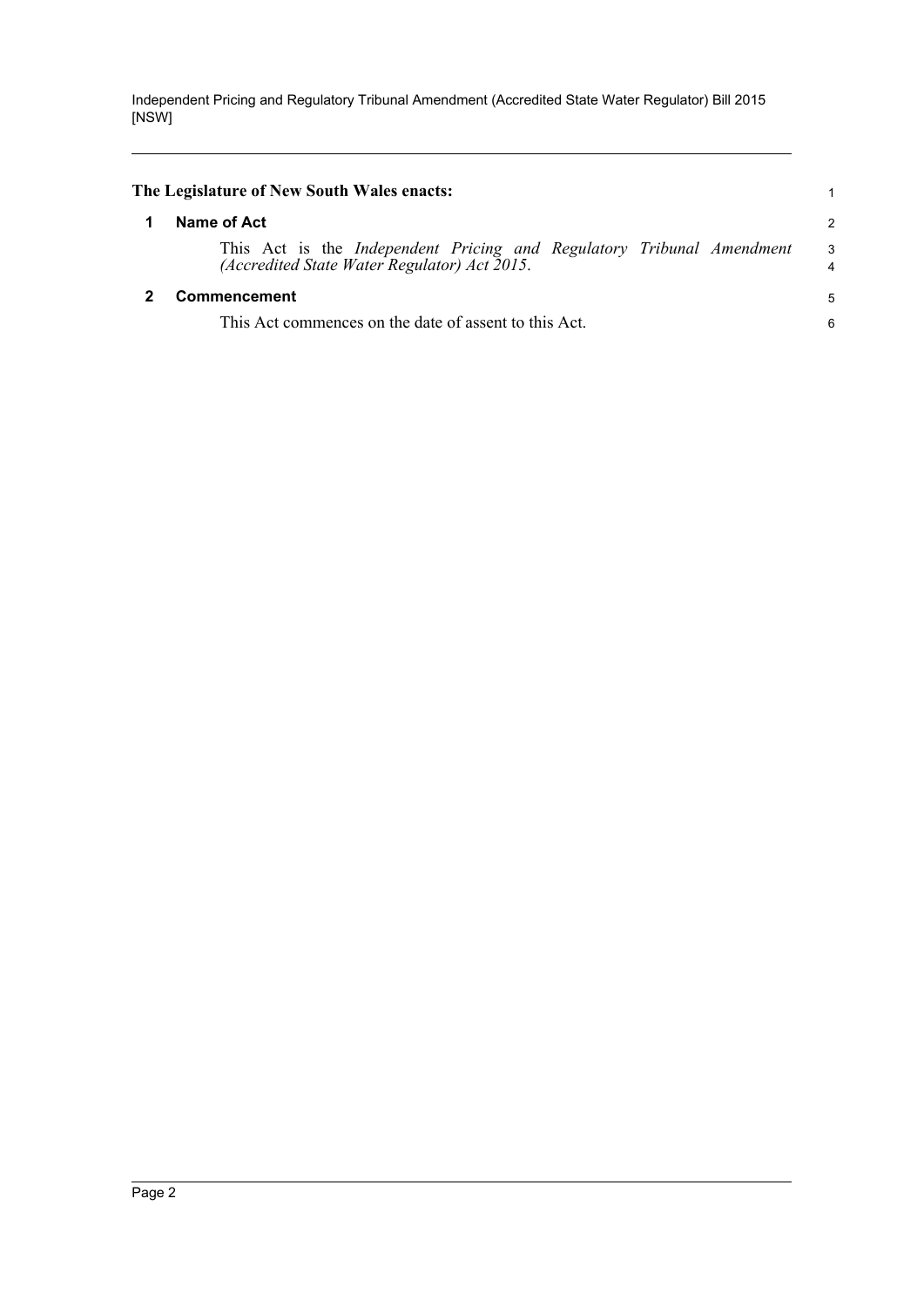Independent Pricing and Regulatory Tribunal Amendment (Accredited State Water Regulator) Bill 2015 [NSW]

Schedule 1 Amendment of Independent Pricing and Regulatory Tribunal Act 1992 No 39

<span id="page-5-0"></span>

| <b>Schedule 1</b>     |             |                    | <b>Amendment of Independent Pricing and</b><br><b>Regulatory Tribunal Act 1992 No 39</b>                                                                                                                                                                                                                | $\mathbf{1}$<br>$\overline{2}$ |
|-----------------------|-------------|--------------------|---------------------------------------------------------------------------------------------------------------------------------------------------------------------------------------------------------------------------------------------------------------------------------------------------------|--------------------------------|
| [1]                   | Part 3B     |                    |                                                                                                                                                                                                                                                                                                         | 3                              |
| Insert after Part 3A: |             |                    |                                                                                                                                                                                                                                                                                                         | 4                              |
|                       |             |                    | Part 3B Approval or determination of Murray-Darling Basin<br>water charges                                                                                                                                                                                                                              | 5<br>6                         |
|                       | <b>24AE</b> | <b>Definitions</b> |                                                                                                                                                                                                                                                                                                         | 7                              |
|                       |             |                    | In this Part:                                                                                                                                                                                                                                                                                           | 8                              |
|                       |             |                    | ACCC means the Australian Competition and Consumer Commission<br>established by section 6A of the Competition and Consumer Act 2010 of the<br>Commonwealth.                                                                                                                                             | 9<br>10<br>11                  |
|                       |             |                    | <i>accredited arrangements</i> has the same meaning as in the Commonwealth<br>Water Charge Rules.                                                                                                                                                                                                       | 12<br>13                       |
|                       |             |                    | <i>applied provisions</i> means the Commonwealth provisions as applied by<br>section 24AG.                                                                                                                                                                                                              | 14<br>15                       |
|                       |             |                    | <b>Basin water resources</b> has the same meaning as <b>State water resources</b> has in<br>the Commonwealth Water Charge Rules in relation to New South Wales.                                                                                                                                         | 16<br>17                       |
|                       |             |                    | <b>Commonwealth provisions</b> has the same meaning as <i>applied provisions</i> has in<br>rule 59 (2) of the Commonwealth Water Charge Rules.                                                                                                                                                          | 18<br>19                       |
|                       |             |                    | <b>Commonwealth Water Charge Rules</b> means<br>the<br>Water<br>Charge<br>(Infrastructure) Rules 2010 of the Commonwealth.                                                                                                                                                                              | 20<br>21                       |
|                       |             |                    | <b>Part 6 operator</b> has the same meaning as in the Commonwealth Water Charge<br>Rules.                                                                                                                                                                                                               | 22<br>23                       |
|                       |             |                    | <b>Part 7 operator</b> has the same meaning as in the Commonwealth Water Charge<br>Rules.                                                                                                                                                                                                               | 24<br>25                       |
|                       |             |                    | <i>regulated charge</i> has the same meaning as in the Commonwealth Water<br>Charge Rules.                                                                                                                                                                                                              | 26<br>27                       |
|                       |             |                    | <b>Regulator</b> has the same meaning as in the Commonwealth Water Charge<br>Rules.                                                                                                                                                                                                                     | 28<br>29                       |
|                       | <b>24AF</b> |                    | Interpretation of applied provisions                                                                                                                                                                                                                                                                    | 30                             |
|                       |             | (1)                | Subject to subsection (2), the <i>Acts Interpretation Act 1901</i> of the<br>Commonwealth applies as a law of this State in relation to the applied<br>provisions as if the applied provisions were a Commonwealth Act and each<br>rule of the applied provisions were a section of a Commonwealth Act. | 31<br>32<br>33<br>34           |
|                       |             | (2)                | The Acts Interpretation Act 1901 of the Commonwealth applies to the applied<br>provisions only to the extent to which that Act applies to the Commonwealth<br>Water Charge Rules.                                                                                                                       | 35<br>36<br>37                 |
|                       |             | (3)                | The following provisions apply to the applied provisions:                                                                                                                                                                                                                                               | 38                             |
|                       |             |                    | expressions used in the applied provisions have the same meaning as in<br>(a)<br>the <i>Water Act 2007</i> of the Commonwealth,                                                                                                                                                                         | 39<br>40                       |
|                       |             |                    | the applied provisions are to be read and construed subject to the <i>Water</i><br>(b)<br><i>Act 2007</i> of the Commonwealth and so as not to exceed the rule-making<br>power in section 92 of that Act or any other ancillary rule-making<br>powers in that Act,                                      | 41<br>42<br>43<br>44           |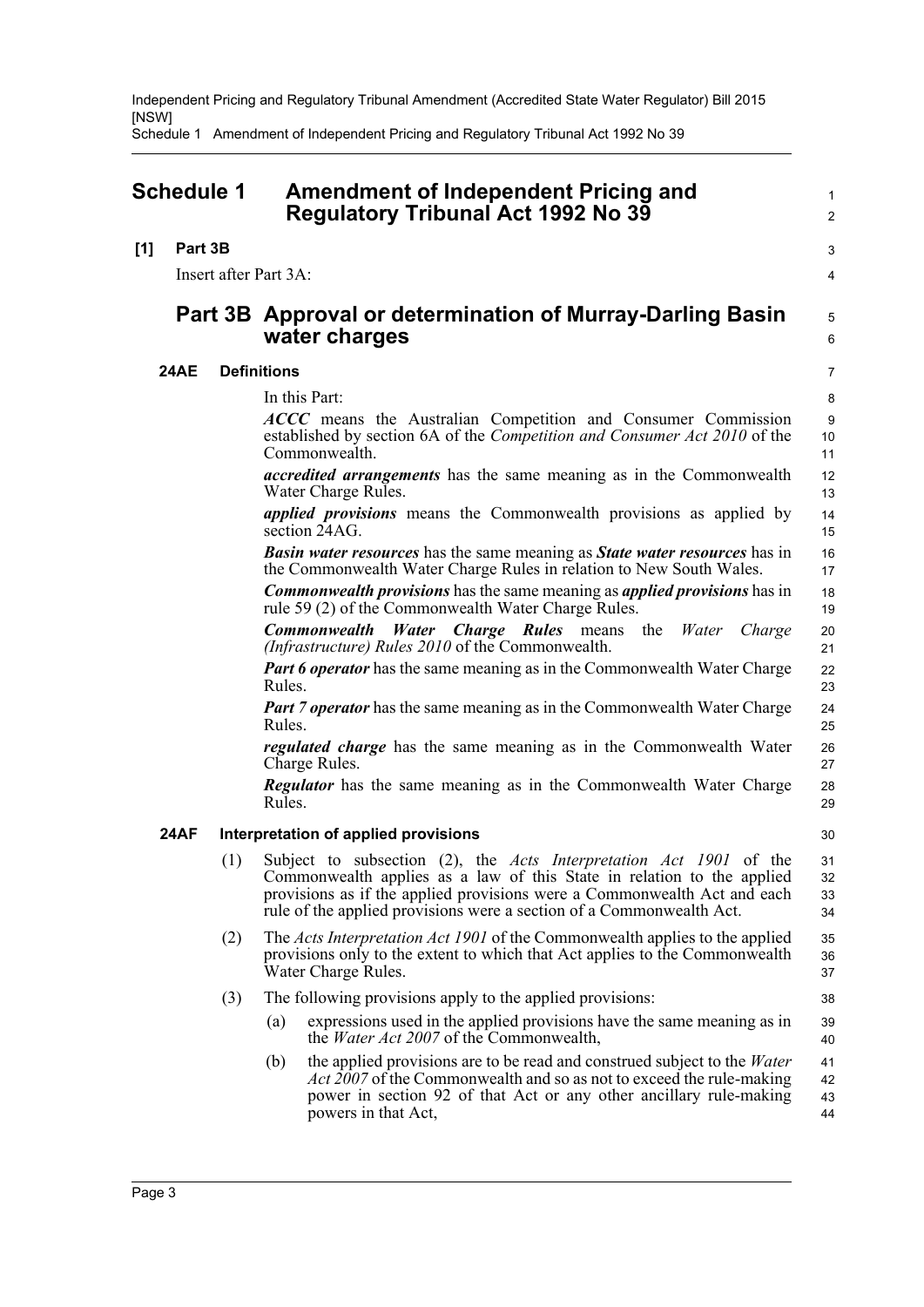Schedule 1 Amendment of Independent Pricing and Regulatory Tribunal Act 1992 No 39

|             |                                                                                                                                                                                                                             | (c)                          | if a provision of the applied provisions would, but for paragraph (b), be<br>construed as being in excess of any rule-making power referred to in<br>that paragraph, it is taken to have effect to the extent to which it does<br>not exceed that rule-making power.                                                             | 1<br>$\overline{\mathbf{c}}$<br>3<br>4 |  |
|-------------|-----------------------------------------------------------------------------------------------------------------------------------------------------------------------------------------------------------------------------|------------------------------|----------------------------------------------------------------------------------------------------------------------------------------------------------------------------------------------------------------------------------------------------------------------------------------------------------------------------------|----------------------------------------|--|
|             | (4)                                                                                                                                                                                                                         |                              | The <i>Interpretation Act 1987</i> of New South Wales does not apply in relation to<br>the applied provisions.                                                                                                                                                                                                                   | 5<br>6                                 |  |
| 24AG        | <b>Application of Commonwealth provisions</b>                                                                                                                                                                               |                              |                                                                                                                                                                                                                                                                                                                                  | 7                                      |  |
|             |                                                                                                                                                                                                                             |                              | In respect of Basin water resources, the Commonwealth provisions, as in force<br>from time to time, apply as a law of this State.                                                                                                                                                                                                | 8<br>9                                 |  |
| 24AH        |                                                                                                                                                                                                                             | <b>Functions of Tribunal</b> |                                                                                                                                                                                                                                                                                                                                  |                                        |  |
|             |                                                                                                                                                                                                                             |                              | The Tribunal has all the functions conferred on a Regulator under the applied<br>provisions.                                                                                                                                                                                                                                     | 11<br>12                               |  |
| <b>24AI</b> |                                                                                                                                                                                                                             |                              | <b>Operation of applied provisions</b>                                                                                                                                                                                                                                                                                           | 13                                     |  |
|             |                                                                                                                                                                                                                             |                              | Without limiting section 24AG, the applied provisions have effect only while<br>the arrangements referred to in section 24AJ (a) are accredited arrangements.                                                                                                                                                                    | 14<br>15                               |  |
| <b>24AJ</b> |                                                                                                                                                                                                                             |                              | <b>Application for accreditation</b>                                                                                                                                                                                                                                                                                             | 16                                     |  |
|             |                                                                                                                                                                                                                             |                              | The Tribunal may:                                                                                                                                                                                                                                                                                                                | 17                                     |  |
|             |                                                                                                                                                                                                                             | (a)                          | apply to the ACCC for section 24AH (to the extent to which it provides<br>for the approval or determination by the Tribunal of regulated charges<br>of Part 6 operators and Part 7 operators relating to Basin water resources<br>in accordance with the applied provisions) to be accredited as accredited<br>arrangements, and | 18<br>19<br>20<br>21<br>22             |  |
|             |                                                                                                                                                                                                                             | (b)                          | do anything else necessary to enable those arrangements to be so<br>accredited.                                                                                                                                                                                                                                                  | 23<br>24                               |  |
| 24AK        | Tribunal not subject to Ministerial control in exercise of functions                                                                                                                                                        |                              |                                                                                                                                                                                                                                                                                                                                  |                                        |  |
|             |                                                                                                                                                                                                                             |                              | Despite any provision of this Act or any other law to the contrary, the Tribunal<br>is not subject to the control or direction of any Minister in the exercise of its<br>functions under the applied provisions.                                                                                                                 | 26<br>27<br>28                         |  |
| <b>24AL</b> |                                                                                                                                                                                                                             |                              | Notification of approval, revocation or cessation of accreditation                                                                                                                                                                                                                                                               | 29                                     |  |
|             | (1)                                                                                                                                                                                                                         |                              | If the ACCC approves an application for accreditation of the arrangements<br>referred to in section 24AJ (a) as accredited arrangements, the Tribunal must<br>publish notice of that approval within 7 days after that approval.                                                                                                 | 30<br>31<br>32                         |  |
|             | (2)                                                                                                                                                                                                                         |                              | A notice under subsection (1) must:                                                                                                                                                                                                                                                                                              | 33                                     |  |
|             |                                                                                                                                                                                                                             | (a)                          | be published in the Gazette and on the Tribunal's website, and                                                                                                                                                                                                                                                                   | 34                                     |  |
|             |                                                                                                                                                                                                                             | (b)                          | include a copy of the ACCC's decision to approve the application and<br>the date on which the accreditation takes effect.                                                                                                                                                                                                        | 35<br>36                               |  |
|             | (3)<br>If the ACCC revokes the accreditation of the arrangements referred to in<br>section 24AJ (a) as accredited arrangements, the Tribunal must publish notice<br>of that revocation within 7 days after that revocation. |                              |                                                                                                                                                                                                                                                                                                                                  |                                        |  |
|             | (4)                                                                                                                                                                                                                         |                              | A notice under subsection (3) must:                                                                                                                                                                                                                                                                                              | 40                                     |  |
|             |                                                                                                                                                                                                                             | (a)                          | be published in the Gazette and on the Tribunal's website, and                                                                                                                                                                                                                                                                   | 41                                     |  |
|             |                                                                                                                                                                                                                             | (b)                          | include a copy of the ACCC's decision to revoke the accreditation and<br>the date on which the revocation takes effect.                                                                                                                                                                                                          | 42<br>43                               |  |